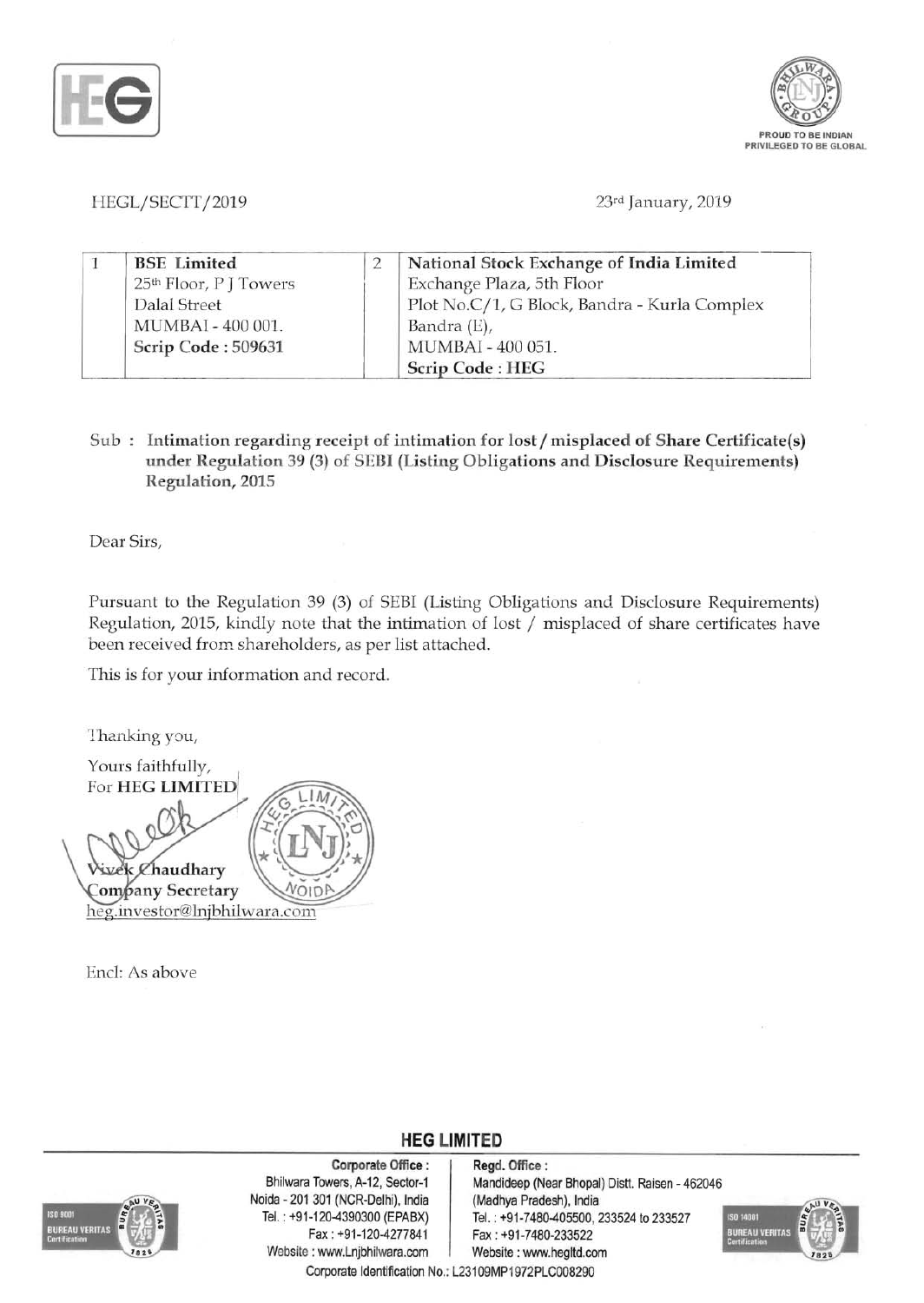| <b>HEG Limited</b> |           | LIST FOR LOST / MISPLACED SHARES |          | Date: 23/01/2019       |          |                |
|--------------------|-----------|----------------------------------|----------|------------------------|----------|----------------|
| Sr. No.            | Folio No. | Name                             | Certi no | <b>Distincitive No</b> |          | <b>Shares</b>  |
|                    |           |                                  |          | From                   | To       |                |
| $\mathbf{1}$       | 93880     | RAMESH KUMAR JHUNJHUNWALA        | 469579   | 2090401                | 2090450  | 50             |
|                    |           |                                  |          | 8385285                | 8385304  | 20             |
|                    |           |                                  |          | 14118149               | 14118164 | 16             |
|                    |           |                                  |          | 16469452               | 16469501 | 50             |
|                    |           |                                  |          | 16469502               | 16469551 | 50             |
|                    |           |                                  |          | 38980506               | 38980530 | 25             |
|                    |           |                                  |          | 38980531               | 38980540 | 10             |
|                    |           |                                  |          | 38980541               | 38980541 | $\mathbf{1}$   |
| 2                  | 92924     | <b>KAMAL KUMAR JAIN</b>          | 16486    | 7729951                | 7730000  | 50             |
|                    |           |                                  | 16487    | 7730001                | 7730050  | 50             |
| 3                  | 8035      | SUJATA ANIL MODI                 | 68696    | 10059741               | 10059790 | 50             |
|                    |           | ANIL THYLAL MODI                 |          |                        |          |                |
| 4                  | 10955     | RAVINDRA FULZELE                 | 71616    | 10205741               | 10205790 | 50             |
|                    |           | SANJAY FULZELE                   |          |                        |          |                |
| 5                  | 47274     | SOMESH KUMAR AGARWALA            | 143226   | 17813916               | 17813965 | 50             |
| 6                  | 24076     | CHETNA AGGARWAL                  | 101273   | 12130416               | 12130453 | 38             |
|                    |           | KISHORE LAL & BROS               |          |                        |          |                |
| $\overline{7}$     | T0000093  | TULSI NARAIN SHARMA              | 22371    | 5062821                | 5062870  | 50             |
|                    |           |                                  | 22373    | 5062921                | 5062970  | 50             |
| 8                  | 12162     | <b>ABHAY JAIN</b>                | 245960   | 25283976               | 25284025 | 50             |
|                    |           | AJAY JAIN                        | 245961   | 25284026               | 25284050 | 25             |
|                    |           |                                  | 245962   | 25284051               | 25284060 | 10             |
|                    |           |                                  | 245963   | 25284061               | 25284062 | $\overline{2}$ |
|                    |           |                                  | 245964   | 25284063               | 25284063 | $\overline{1}$ |
| 9                  | P0000405  | PARAVATHI KRISHNAN               | 17349    | 7576159                | 7576198  | 40             |
|                    |           |                                  | 106680   | 13785827               | 13785876 | 50             |
|                    |           |                                  | 106681   | 13785877               | 13785914 | 38             |
|                    |           |                                  | 402636   | 37420485               | 37420534 | 50             |
|                    |           |                                  | 402637   | 37420535               | 37420584 | 50             |
|                    |           |                                  | 402638   | 37420585               | 37420609 | 25             |
|                    |           |                                  |          |                        |          | $\overline{2}$ |
|                    |           |                                  | 402639   | 37420610               | 37420611 |                |
|                    |           |                                  | 402640   | 37420612               | 37420612 | $\mathbf{1}$   |
| 10                 | 72066     | ABHA AGARWAL                     | 340650   | 32202926               | 32202975 | 50             |
|                    |           |                                  | 340651   | 32202976               | 32203025 | 50             |
| 11                 | 60434     | SUDEEP KUMAR POTDAR              | 158659   | 18586566               | 18586615 | 50             |
|                    |           | PRADEEP POTDAR                   | 323733   | 30310979               | 30311028 | 50             |
| 12                 | 21198     | PARTHA GHOSH                     | 269914   | 25679038               | 25679062 | 25             |
|                    |           | SAKHI CHARAN GHOSH               | 269915   | 25679063               | 25679072 | 10             |
|                    |           |                                  | 269916   | 25679073               | 25679074 | $\overline{2}$ |
|                    |           |                                  | 269917   | 25679075               | 25679075 | $\mathbf{1}$   |
| 13                 | 64998     | ROMY BAPALAL MEHTA               | 164276   | 18875116               | 18875165 | 50             |
|                    |           | SONAL ROMY MEHTA                 | 164277   | 18875166               | 18875215 | 50             |
| 14                 | 75772     | RAJ BALA GOEL                    | 348055   | 32884154               | 32884203 | 50             |
|                    |           |                                  | 348056   | 32884204               | 32884253 | 50             |
| 15                 | 11746     | VIRENDRA JAIN                    | 244638   | 25262702               | 25262751 | 50             |
|                    |           |                                  | 244639   | 25262752               | 25262776 | 25             |
|                    |           |                                  | 244640   | 25262777               | 25262786 | 10             |
|                    |           |                                  | 244641   | 25262787               | 25262788 | $\overline{2}$ |
|                    |           |                                  | 244642   | 25262789               | 25262789 | $\mathbf{1}$   |
| 16                 | 47194     | PINAKIN NARHARIBHAI KANSARA      | 143128   | 17809016               | 17809065 | 50             |
|                    |           | CHANDRAKANT VITHALBHAI KANSARA   | 308194   | 29534077               | 29534126 | 50             |
| 17                 | P0000441  | PIYUSH BHARTIA                   | 402729   | 37423090               | 37423139 | 50             |
| 18                 | H0000008  | HARSHA JAYSUKH TRIPATHI          | 18300    | 7636999                | 7637018  | 20             |
| 19                 | 47922     | ILA M SHAH                       | 143942   | 17849716               | 17849765 | 50             |



 $Conted... 2pg.$